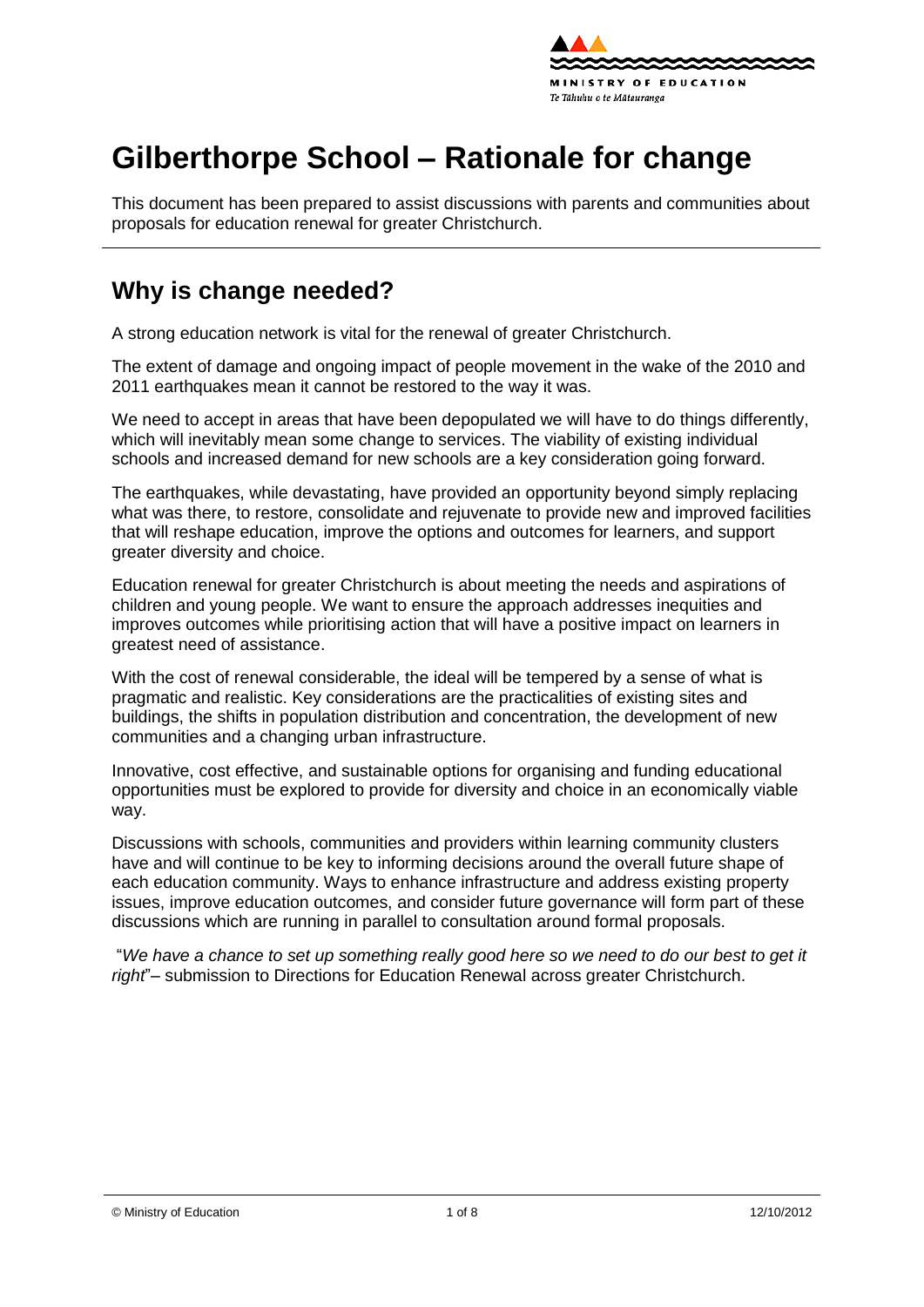### **Why is it proposed my school merge?**

People movement and land and or building damage as a result of the earthquakes are the catalysts for change across the network across greater Christchurch.

Many school buildings suffered significant damage, school sites have been compromised and there were 4,311 fewer student enrolments across greater Christchurch at July 2012 compared to July 2010 $^1$ .

Even before the earthquake there were around 5,000 spaces already under utilised in the network.

Both Yaldhurst School and Gilberthorpe School have small rolls.

Yaldhurst School sits beside airport land, and over half its learners come from out of zone.

Given that relatively small numbers of learners are drawn from the local community and there is no prospect of population growth in the immediate area, it is proposed Yaldhurst School merge with Gilberthorpe School, which is its nearest neighbour.

Although Gilberthorpe School is a small school, it is in an area with growth potential and sits on a large site which can accommodate that growth. The schools already draw students from the same catchment.

#### **Land**

Surrounding land is predominately CERA technical category 1 (TC1).

While geotechnical considerations are unlikely to be a significant factor at this site, further investigation will be required if further development is undertaken on this site.

#### **Buildings**

The buildings on the Gilberthorpe School site have suffered some degree of earthquake damage. This covers a wide spectrum from minor cracking to ceiling and wall finishes to relevelling floors.

Some buildings will require earthquake strengthening. Detailed Engineering Evaluations (DEE"s) have commenced and be complete early 2013; these reports will confirm the exact scale of this work.

No weather tightness issues were identified during the national survey and subsequent inspections.

#### **Indicative Ten Year Property Costs\***

| Indicative Ten Year Property Capital Costs for Gilberthorpe<br><b>Primary School</b>                                                       | \$2.5 million |
|--------------------------------------------------------------------------------------------------------------------------------------------|---------------|
| Note: This figure may vary from amounts previously presented and may be<br>subject to change when more detailed assessments are completed. |               |

The above costs are predominately structural strengthening remediation works

 $1$  This figure includes international fee-paying students.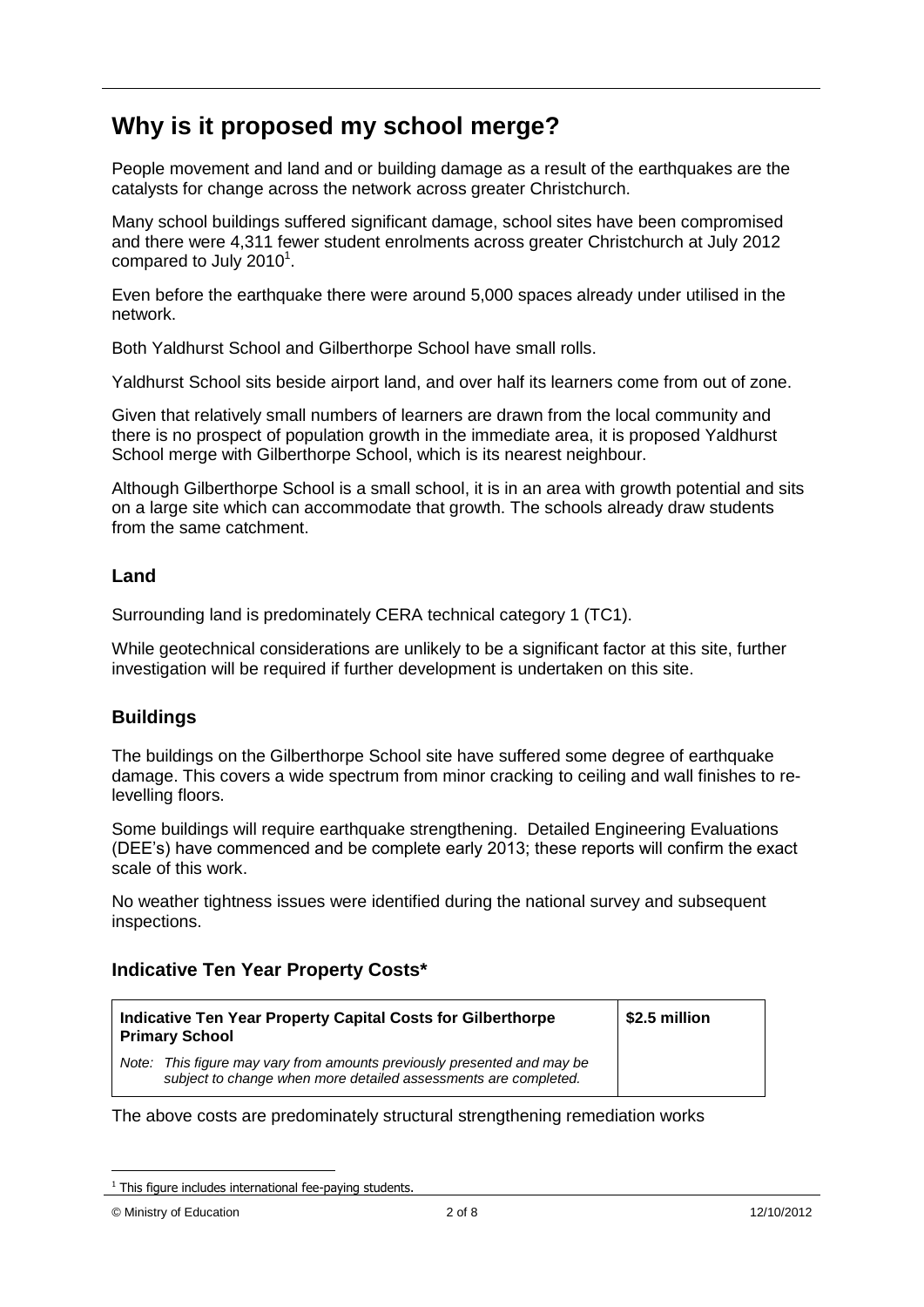*\*These preliminary cost estimates are based upon information, data and research carried out by external parties. They are dependent on the information and assumptions included. While these results may vary as further information and/or assumptions are modified, these preliminary estimates will continue to provide the initial basis for costs of these projects.*

#### *Cost estimate information*

**For condition assessment** – a physical site inspection was undertaken of every building to evaluate the anticipated maintenance requirements at each school for the next 10 years.

**For assessing earthquake damage** – the recording and quantifying of earthquake damage and indicative repair costs from all events was undertaken. These reports were reviewed by professional loss adjustors and are being used to support the Ministry"s insurance claim.

**For assessing structural strengthening** – Information gathered via a national desktop study and during site visits by project managers and engineers has informed indicative assessments around strengthening which have been, or are being confirmed through the Detailed Engineering Evaluation (DEE) process. All follow up site specific invasive investigations are being carried out by qualified engineers who interpret the findings and recommend further testing as appropriate.

**For assessing weather tightness** – cost estimates were developed as part of a national survey of school buildings. Further detailed assessments were carried out on buildings identified through this exercise.

#### **People**

Gilberthorpe School had a July 2012 roll of 104 which is around the same level it was in 2008 and 2010.

| <b>School Name</b>                 | <b>Type</b>                      | <b>Authority</b>     | 2008  | 2010  | 2012 |
|------------------------------------|----------------------------------|----------------------|-------|-------|------|
| St Bernadette's<br>School (Hornby) | Full Primary (Year 1-8)          | State:<br>Integrated | 151   | 140   | 141  |
| Gilberthorpe School                | Contributing (Year 1-6)          | State                | 111   | 98    | 104  |
| Hornby Primary<br>School           | Contributing (Year 1-6)          | State                | 144   | 149   | 143  |
| Sockburn School                    | Contributing (Year 1-6)          | State                | 215   | 155   | 131  |
| South Hornby School                | Contributing (Year 1-6)          | <b>State</b>         | 297   | 304   | 302  |
| <b>Templeton School</b>            | Full Primary (Year 1-8)          | <b>State</b>         | 343   | 339   | 346  |
| Yaldhurst Model<br>School          | Full Primary (Year 1-8)          | State                | 129   | 116   | 123  |
| <b>Primary total</b>               |                                  | 1,390                | 1,301 | 1,290 |      |
| <b>Branston</b><br>Intermediate    | Intermediate (Year 7<br>and $8)$ | <b>State</b>         | 233   | 191   | 180  |
| Intermediate total                 |                                  | 233                  | 191   | 180   |      |

*Rolls of schools in the cluster: Total July rolls 2008, 2010, 2012*<sup>2</sup>

<sup>1</sup>  $2$  July School Rolls are total July rolls, excluding international fee paying students.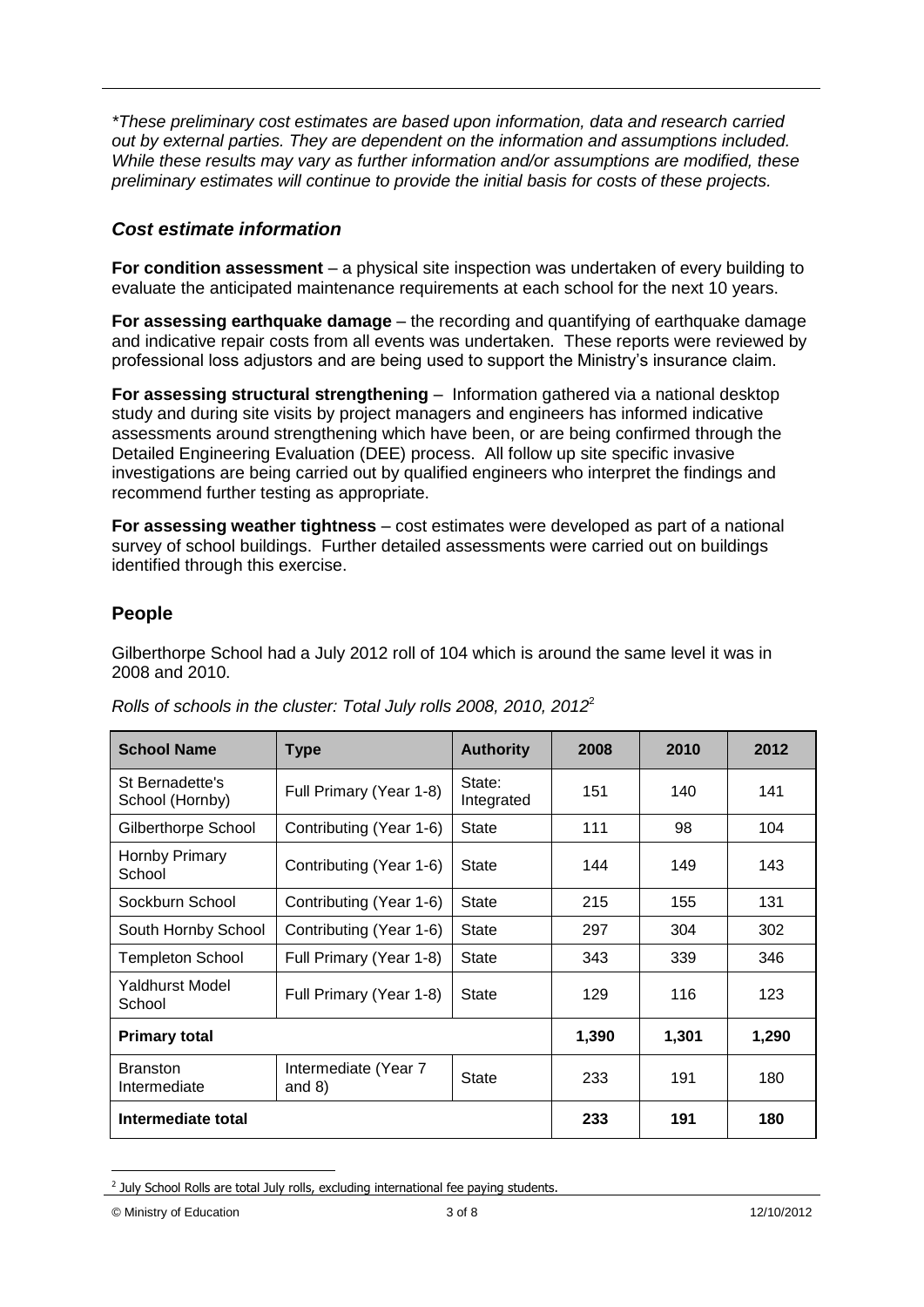| <b>School Name</b>             | Type                  | <b>Authority</b> | 2008 | 2010 | 2012 |
|--------------------------------|-----------------------|------------------|------|------|------|
| Hornby High School             | Secondary (Year 9-15) | State            | 452  | 471  | 426  |
| <b>Secondary total</b>         |                       | 452              | 471  | 426  |      |
| McKenzie Residential<br>School | Special School        | State            | 29   | 29   | 29   |
| Waitaha School                 | Special School        | <b>State</b>     | 18   | 20   | 32   |

#### *Student Distribution patterns***<sup>3</sup>**

Analysis of July 2012 student address data shows around 84% of year 1-6 students living in the Hornby cluster catchment attended a state school, 14% were enrolled at state integrated schools and a further 2% at private schools.

Around 74% of year 7-8 students living in the Hornby cluster catchment attended a state school, 23% were enrolled at state integrated schools and a further 3% at private schools.

*Note: Information on year 7- 8 students has been included to reflect the fact Yaldhurst Model School is a year 1-8 full primary school.*

*Schools with the highest number of year 1-6 students living in the Hornby cluster catchment.*

| <b>School</b>                   | <b>Authority</b>  | # students <sup>4</sup> | $%^{5}$ |
|---------------------------------|-------------------|-------------------------|---------|
| South Hornby School             | State             | 280                     | 19%     |
| <b>Templeton School</b>         | <b>State</b>      | 208                     | 14%     |
| Hornby Primary School           | <b>State</b>      | 133                     | 9%      |
| Sockburn School                 | State             | 114                     | 8%      |
| Gilberthorpe School             | <b>State</b>      | 96                      | 7%      |
| St Bernadette's School (Hornby) | State: Integrated | 86                      | 6%      |
| <b>Yaldhurst Model School</b>   | <b>State</b>      | 86                      | 6%      |
| <b>Russley School</b>           | State             | 64                      | 4%      |
| Avonhead School                 | <b>State</b>      | 51                      | 3%      |
| Our Lady of Victories           | State: Integrated | 44                      | 3%      |

Enrolments at the six local state schools equated to 62% of all year 1-6 students living in the Hornby cluster catchment.

Nineteen percent of these students were enrolled at South Hornby School and 14% at Templeton School. The remainder were spread across other schools.

 $3$  Analysis includes all crown 'funded' students only, i.e. regular, regular adult, returning adult & extramural. It reflects the student's home address – which bears no relationship to the school they were enrolled at. Not all student records were address matched.

<sup>4</sup> Number of all year 1-6 students in the cluster that attend a given school

<sup>&</sup>lt;sup>5</sup> Percentage of all year 1-6 students in the cluster that attend a given school

<sup>©</sup> Ministry of Education 4 of 8 12/10/2012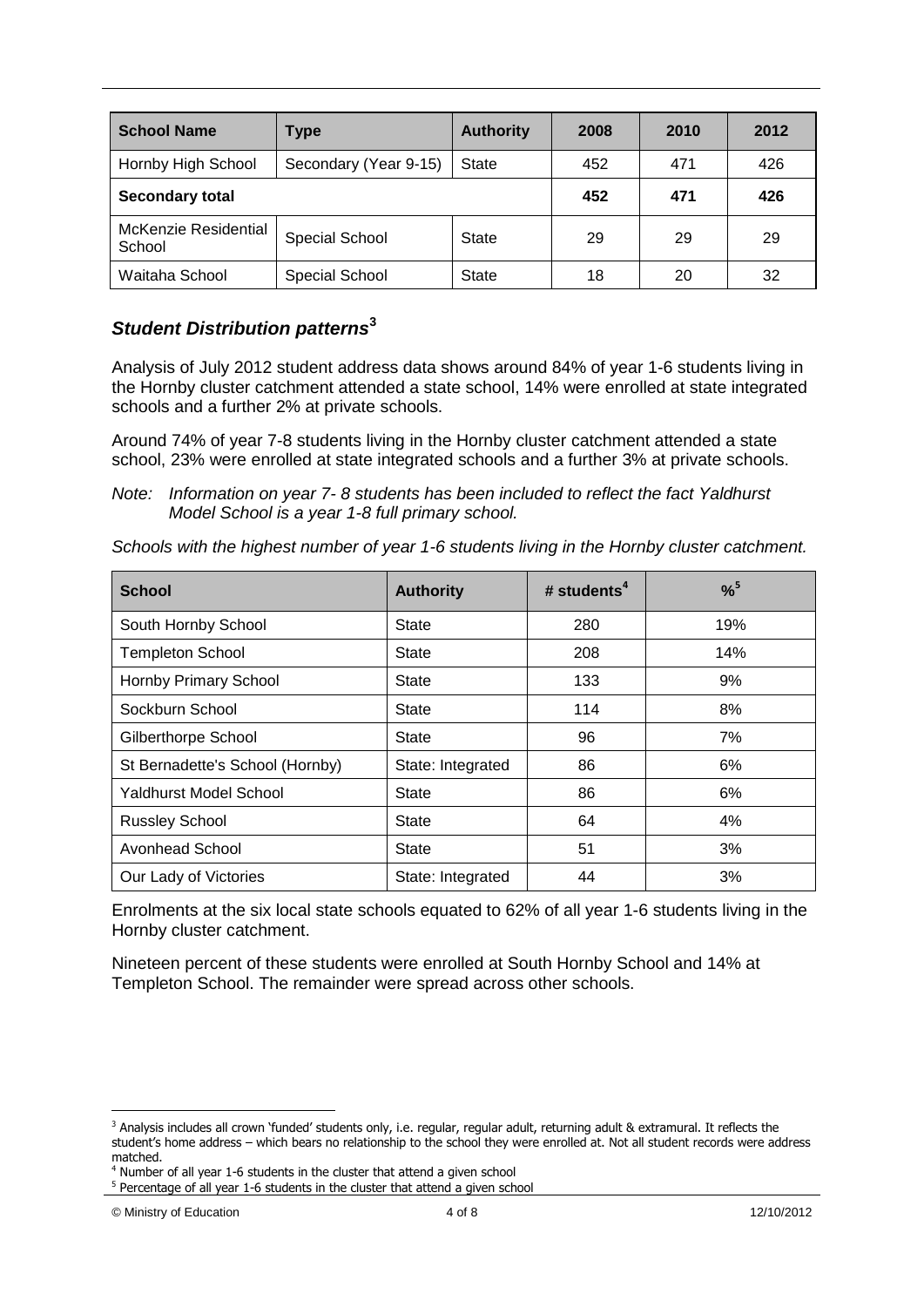| <b>School</b>                   | <b>Authority</b>  | # students $6$ | $\frac{9}{6}$ |
|---------------------------------|-------------------|----------------|---------------|
| <b>Branston Intermediate</b>    | State             | 169            | 33%           |
| Kirkwood Intermediate           | State             | 61             | 12%           |
| <b>Templeton School</b>         | State             | 57             | 11%           |
| St Bernadette's School (Hornby) | State: Integrated | 31             | 6%            |
| Middleton Grange School         | State: Integrated | 20             | 4%            |
| St Thomas of Canterbury College | State: Integrated | 19             | 4%            |
| <b>Russley School</b>           | <b>State</b>      | 16             | 3%            |
| Our Lady of Victories           | State: Integrated | 16             | 3%            |
| <b>Yaldhurst Model School</b>   | <b>State</b>      | 10             | 2%            |
| <b>Riccarton School</b>         | <b>State</b>      | 9              | 2%            |

*Schools with the highest number of year 7-8 students living in the Hornby cluster catchment.*

Approximately 46% of year 7-8 students living in the Hornby cluster catchment attended one of the three local state schools providing year 7-8 education.

169 or around 33% of the 515 year 7-8 students were enrolled at Branston Intermediate **School** 

#### *Population change<sup>8</sup>*

There has been a small decline in the number of year 1-15 students living in the Hornby cluster catchment from 3,011 in March 2010 to 2,985 at March 2012 $^9$  (according to roll return student address data).

This indicates that there has been little change in the total number of students residing in the Hornby cluster catchment in the wake of the Canterbury earthquakes.

There are several large scale greenfield residential developments (e.g. Wigram, Masham) proposed in the Hornby cluster catchment that are projected to result in around 2,000 additional households by 2021<sup>10</sup>.

Household numbers are projected to grow by a further 1,000 by 2041.

*Note: The timing of growth is influenced by a number of factors such as economic and social determinants many of which remain uncertain following the earthquakes.*

The Ministry will continue to work with agencies such as the Christchurch City Council and CERA on projected population change.

 $6$  Number of all year 7-8 students in the cluster that attend a given school

<sup>&</sup>lt;sup>7</sup> Percentage of all year 7-8 students in the cluster that attend a given school

*<sup>8</sup>* March data has been used for the comparison across the period 2010 to 2012, as no relevant historical July student address data exists.

<sup>&</sup>lt;sup>9</sup> Note this is a count of student address data points, not total school roll.

<sup>10</sup> Source: Greater Christchurch Household Scenarios 2011-2041, Prepared for the UDS Partners, March 2012. Figures quoted are based on the 'BAU Quick Scenario' household projections and are compared to pre-earthquake 2011 household data.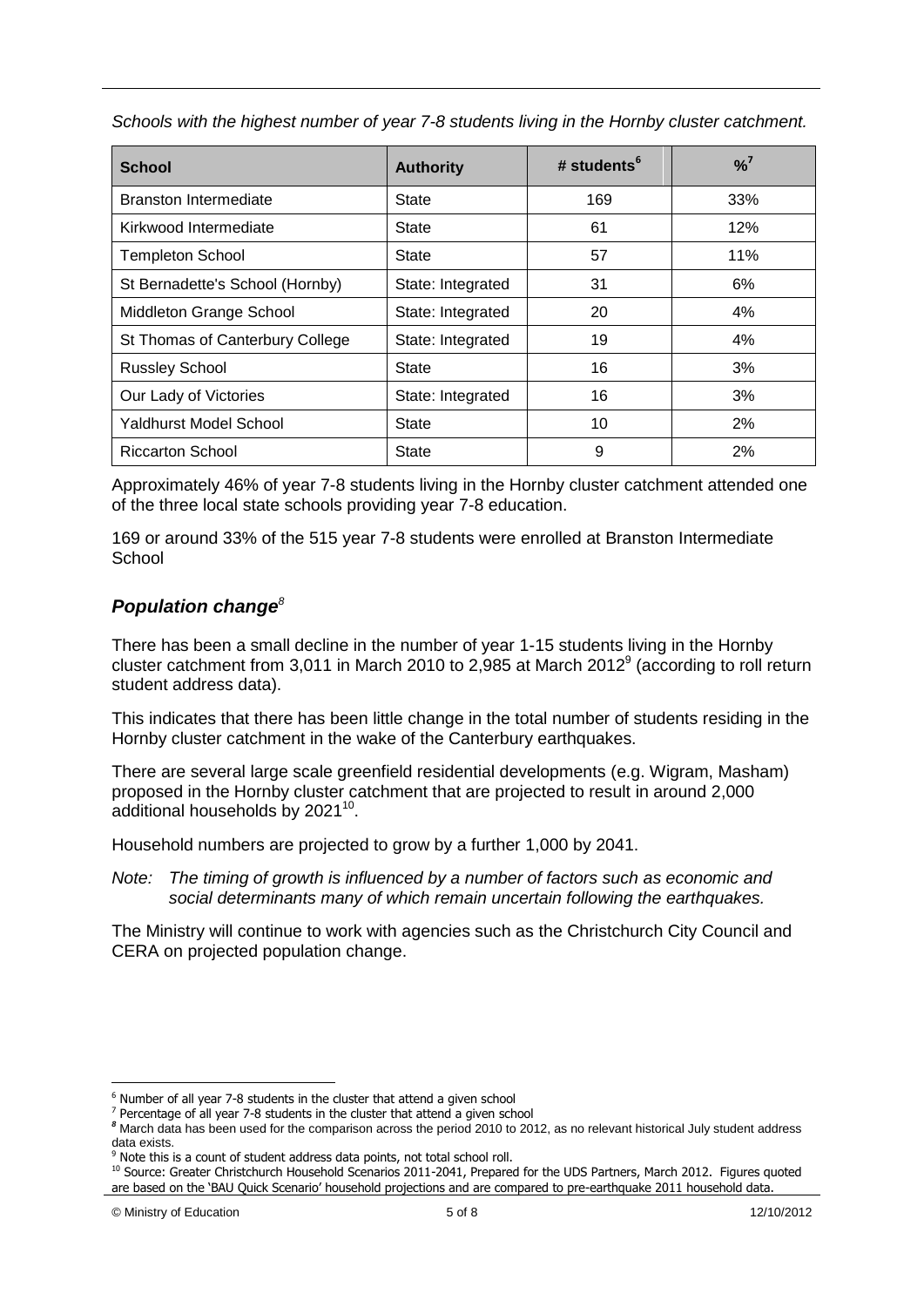### **What would proposed merger mean for the school and its community?**

Of the 1,468 year 1-6 students residing in the Hornby cluster 1,136 (77%) reside within 1km of one of the six state primary schools, according to July 2012 student address data.

This would reduce to 73% (1,067 students) if Yaldhurst Model School were to merge and the other proposed changes were implemented $11$ .

Thirty three percent of Yaldhurst Model School students already reside within a 1km radius of Gilberthorpe School.

Over time this could be expected to increase as people move into the Wigram development given the likely concentration of people living within a 1 km radius of a relocated Sockburn School, which is also proposed.

As at July 2012, there were 515 year 7-8 students residing in the Hornby cluster. Of these 184 (36%) of these students live within a 1 km radius of current year 7-8 state school provision (Branston Intermediate, Templeton School, Yaldhurst Model School).

This would reduce minimally to 176 students (34%) if Branston Intermediate was to close and Yaldhurst Model School merge and Hornby High School became a year 7-15 Secondary School, which is one option for consideration should the merger and closure proposals be adopted.

Merging Yaldhurst Model School would enable funding to be invested in Gilberthorpe School where the majority of learners would most likely go, and into the network generally to provide modern learning environments for a larger number of students.

Safe and inspiring learning environments are key to meeting the New Zealand Property vision for greater Christchurch schools, which means:

- Ensuring any health and safety and infrastructural issues are addressed
- Taking into account whole of life cost considerations, to allow cost over the life of the asset, rather than initial capital cost to drive repair or replacement decisions
- Enabling all entitlement teaching spaces to be upgraded to meet the "Sheerin" Core  $\bullet$ modern learning environment standard – which has a strong focus on heating lighting, acoustics, ventilation and ICT infrastructure upgrades.

This will include provision of appropriate shared facilities across schools within a cluster that can be used by both schools and the community and other agencies as appropriate.

An effective merger brings together the strengths of both schools. The particular programmes which are run in the merged school are decisions made by the board of the continuing school, however, it is likely the successful programmes, culture etc which have been developed within either school would be continued in the merged school.

The Ministry would expect a merged school would want to work with all learners in its community.

If a merger is to proceed the move would not be piecemeal.

The board of the continuing school would discuss an implementation plan for the merger with the Ministry. This would then be implemented.

<sup>&</sup>lt;sup>11</sup> Closure of Branston Intermediate, relocation of South Hornby and Sockburn Schools.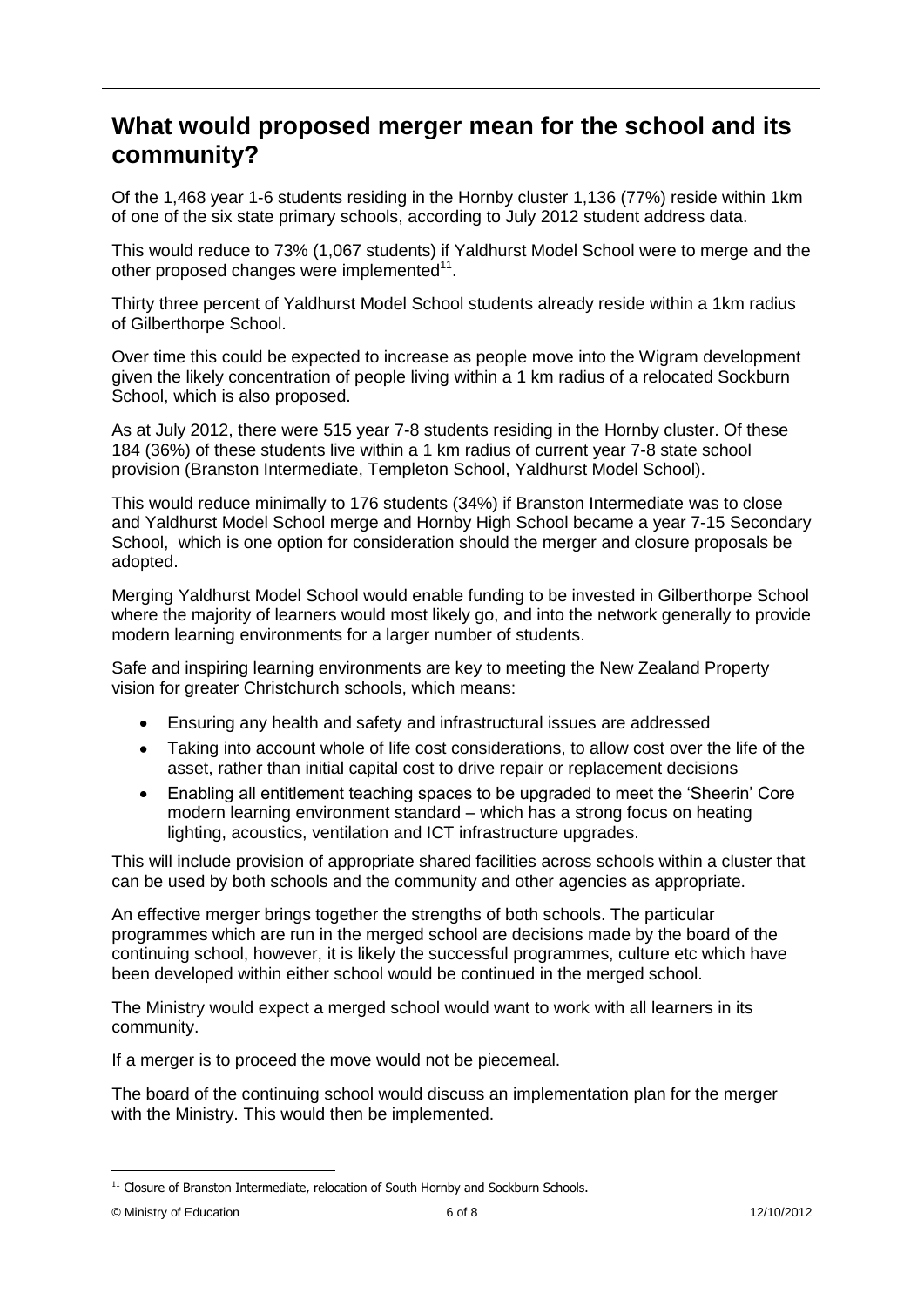If a final decision to merge is made by the Minister, and gazetted, the board of the continuing school or a new board as appropriate, would oversee the process. This will include decisions around school name, uniform, branding etc.

There must be at least one full term between the gazetting and the merger is implemented. In some cases, the Minister agrees to appoint a board for the continuing school. The appointed board can co-opt members as required.

Elections for a new board of trustees must be held within three months of the date of merger. At this time, the newly elected board will be representative of all families at the merged school.

The Ministry will ensure appropriate provision for learners within this cluster to support any changes that may result from consultation.

The Ministry will provide information to around enrolment options to families and provide required support.

Staff, including support staff, will be able to apply for positions in the merged school. Alternatively redundancy may apply in respect to reduced or full loss of hours.

There is a school transport policy for students and provision will be available as appropriate.

The provisions of the respective employment agreements will apply for staff.

If a decision to merge is made the vacated school property site will go into a disposal process.

### **How would the proposed merger of my school fit into the overall plan for my learning community cluster?**

Renewal focuses on the cluster of provision within an education community and the collective impact of people movement and land and building damage across the entire provision within the cluster.

The future of your learners should continue to feature in the wider cluster discussion.

In the first instance this is because the cluster may have thoughts around alternative options that will meet the overarching needs of this cluster to not only revitalise infrastructure but also enhance educational outcomes across this education community that it wishes to contribute during consultation.

The cluster will also need to consider how learners might be accommodated in the future should a decision be made to merge Gilberthorpe and Yaldhurst Model schools. The cluster would want to consider how enhanced provision that might be required to support moving student populations might look.

### **How would the proposed merger of my school fit into the overall plan for the network as a whole?**

The proposed merger of Gilberthorpe School and Yaldhurst Model School is one of several proposed changes for the Hornby cluster. Other proposed changes include:

- The closure of Branston Intermediate School
- Relocation of South Hornby School to the Branston Intermediate site